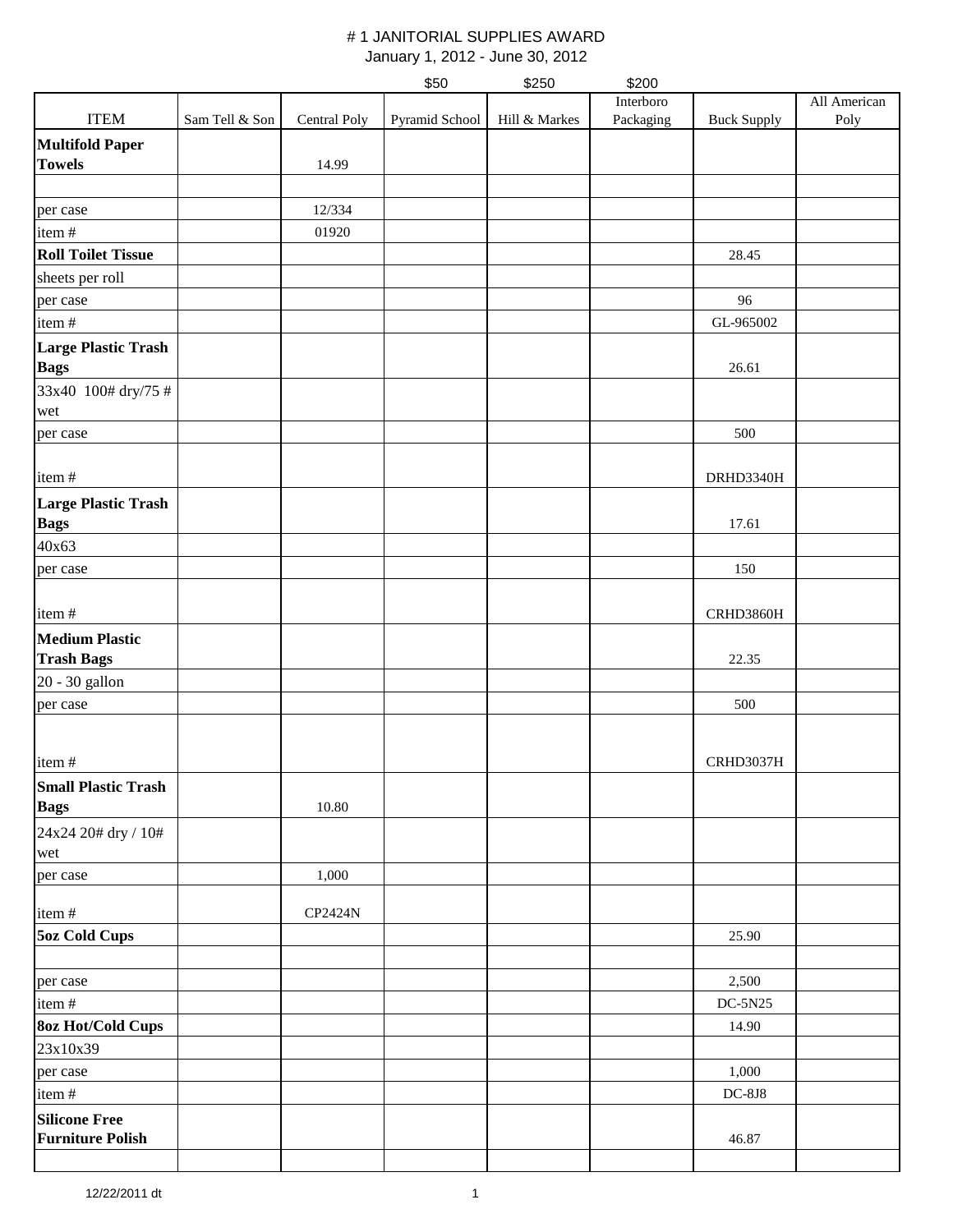|                           |                |              |                   |                | Interboro |                    | All American |
|---------------------------|----------------|--------------|-------------------|----------------|-----------|--------------------|--------------|
| <b>ITEM</b>               | Sam Tell & Son | Central Poly | Pyramid School    | Hill & Markes  | Packaging | <b>Buck Supply</b> | Poly         |
| per case                  |                |              |                   |                |           | 12                 |              |
| item#                     |                |              |                   |                |           | LG-AMRA13320       |              |
| <b>Aerosol Furniture</b>  |                |              |                   |                |           |                    |              |
| <b>Polish</b>             |                |              | 27.98             |                |           |                    |              |
|                           |                |              | $20\ \mathrm{oz}$ |                |           |                    |              |
| per case                  |                |              | 12                |                |           |                    |              |
| item#                     |                |              | 433-4109          |                |           |                    |              |
| Liquid Disinfectant /     |                |              |                   |                |           |                    |              |
| Cleaner (non-             |                |              |                   |                |           |                    |              |
| abrasive) Comet           |                |              |                   | 40.75          |           |                    |              |
|                           |                |              |                   | 32 oz          |           |                    |              |
| per case                  |                |              |                   | $\,8\,$        |           |                    |              |
| item#                     |                |              |                   | PNG 84959183   |           |                    |              |
| <b>Roll Paper Towel -</b> |                |              |                   |                |           |                    |              |
| White                     |                |              |                   | 18.00          |           |                    |              |
|                           |                |              |                   | 85             |           |                    |              |
| per case                  |                |              |                   | $30\,$         |           |                    |              |
| item#                     |                |              |                   | CAS4073A1      |           |                    |              |
| <b>Roll Paper Towel -</b> |                |              |                   |                |           |                    |              |
| <b>Brown</b>              |                |              |                   |                |           | 37.50              |              |
|                           |                |              |                   |                |           | $250\;{\rm sht}$   |              |
| per case                  |                |              |                   |                |           | 12                 |              |
| item#                     |                |              |                   |                |           | 28290              |              |
| <b>Brawny Paper</b>       |                |              |                   |                |           |                    |              |
| <b>Towel</b>              |                |              |                   |                |           | 46.60              |              |
|                           |                |              |                   |                |           | Bounty             |              |
| per case                  |                |              |                   |                |           | $30\,$             |              |
| item#                     |                |              |                   |                |           | LG-PGC28838        |              |
| <b>Spray Disinfectant</b> |                |              | 24.35             |                |           |                    |              |
|                           |                |              | $20\ \mathrm{oz}$ |                |           |                    |              |
| per case                  |                |              | 12                |                |           |                    |              |
| item#                     |                |              | 433-4104          |                |           |                    |              |
| <b>Liquid All Purpose</b> |                |              |                   |                |           |                    |              |
| <b>Bathroom Cleaner</b>   |                |              |                   | 15.45          |           |                    |              |
|                           |                |              |                   | gal            |           |                    |              |
| per case                  |                |              |                   | $\overline{4}$ |           |                    |              |
| item#                     |                |              |                   | SMZF1235004    |           |                    |              |
|                           |                |              |                   |                |           |                    |              |
| Multipurpose              |                |              |                   |                |           |                    |              |
| <b>Germicidal Cleaner</b> |                |              |                   | 15.20          |           |                    |              |
|                           |                |              |                   | gal            |           |                    |              |
| per case                  |                |              |                   | $\overline{4}$ |           |                    |              |
| item#                     |                |              |                   | SMZQ3006004    |           |                    |              |
| <b>Bleach</b>             |                |              |                   | 13.50          |           |                    |              |
|                           |                |              |                   | 96oz           |           |                    |              |
| per case                  |                |              |                   | 6              |           |                    |              |
| item#                     |                |              |                   | CLX02460       |           |                    |              |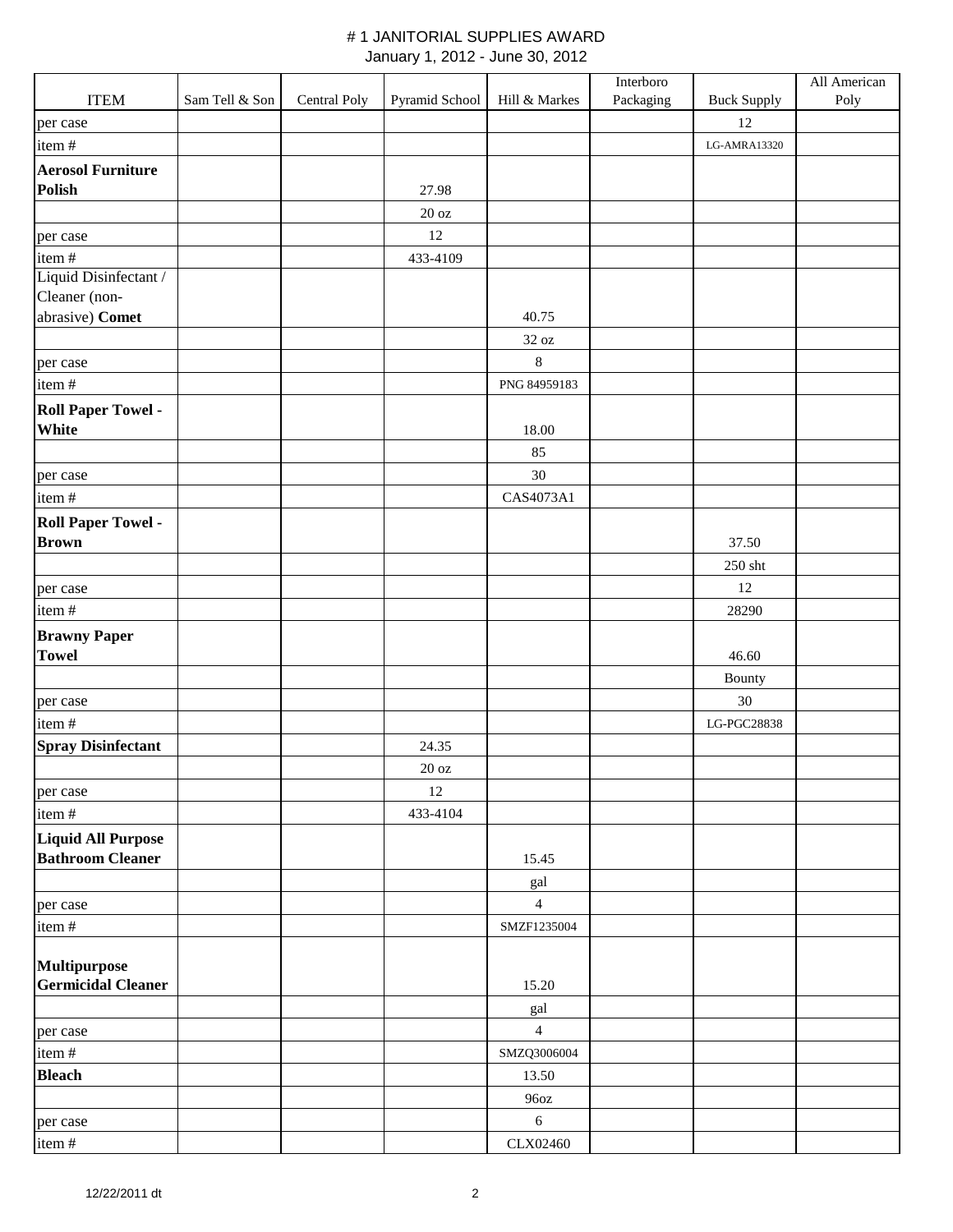|                               |                   |              |                |                        | Interboro |                    | All American |
|-------------------------------|-------------------|--------------|----------------|------------------------|-----------|--------------------|--------------|
| <b>ITEM</b>                   | Sam Tell & Son    | Central Poly | Pyramid School | Hill & Markes          | Packaging | <b>Buck Supply</b> | Poly         |
| Oxiclean                      |                   |              |                |                        |           | 10.48              |              |
| $25$ lb                       |                   |              |                |                        |           | $\mathbf{1}$       |              |
| per case                      |                   |              |                |                        |           | 15#                |              |
| item#                         |                   |              |                |                        |           | LG-CDC 51781       |              |
| <b>Brooms</b>                 | 3.92              |              |                |                        |           |                    |              |
|                               |                   |              |                |                        |           |                    |              |
| per case                      | $\rm EA$          |              |                |                        |           |                    |              |
| item#                         | E502018           |              |                |                        |           |                    |              |
| <b>Liquid Bowl</b>            |                   |              |                |                        |           |                    |              |
| <b>Cleaner</b>                |                   |              |                | 14.00                  |           |                    |              |
|                               |                   |              |                | 32oz                   |           |                    |              |
| per case                      |                   |              |                | 12                     |           |                    |              |
| item#                         |                   |              |                | SMZ02012               |           |                    |              |
| <b>Air Deodorizer</b>         |                   |              |                | 19.00                  |           |                    |              |
|                               |                   |              |                | $\mathbf{q}\mathbf{t}$ |           |                    |              |
| per case                      |                   |              |                | 12                     |           |                    |              |
| item#                         |                   |              |                | SMZL2107012            |           |                    |              |
| <b>8oz Mop Head</b>           |                   |              |                |                        |           | 22.97              |              |
|                               |                   |              |                |                        |           |                    |              |
| per case                      |                   |              |                |                        |           | 12                 |              |
| item#                         |                   |              |                |                        |           | GS-AWM7512         |              |
| 16oz Mop Head                 |                   |              |                |                        |           | 26.79              |              |
|                               |                   |              |                |                        |           |                    |              |
| per case                      |                   |              |                |                        |           | 12                 |              |
| item#                         |                   |              |                |                        |           | GS-AWM7516         |              |
| 20oz Mop Head                 |                   |              |                |                        |           | 30.15              |              |
|                               |                   |              |                |                        |           |                    |              |
| per case                      |                   |              |                |                        |           | 12                 |              |
| item#                         |                   |              |                |                        |           | GS-AWM7520         |              |
| Murphy's Oil                  | 57.95             |              |                |                        |           |                    |              |
|                               | gal               |              |                |                        |           |                    |              |
| per case                      | 6                 |              |                |                        |           |                    |              |
| item#                         | <b>CLCPL01103</b> |              |                |                        |           |                    |              |
| <b>Bully</b> creme cleanser - |                   |              |                |                        |           |                    |              |
| $q$ t                         |                   |              |                | 18.30                  |           |                    |              |
|                               |                   |              |                | qt                     |           |                    |              |
| per case                      |                   |              |                | 12                     |           |                    |              |
| item#                         |                   |              |                | SMZG1325012            |           |                    |              |
| <b>Digest</b>                 |                   |              |                | 23.50                  |           |                    |              |
|                               |                   |              |                | gal                    |           |                    |              |
| per case                      |                   |              |                | $\overline{4}$         |           |                    |              |
| item#                         |                   |              |                | SMZD0860004            |           |                    |              |
| Ammonia                       |                   |              |                |                        |           | 11.27              |              |
|                               |                   |              |                |                        |           |                    |              |
| per case                      |                   |              |                |                        |           | $6\,$              |              |
| item#                         |                   |              |                |                        |           | <b>CR-AMMONIA</b>  |              |
| <b>Powder Cleaner</b>         |                   |              |                | 30.65                  |           |                    |              |
|                               |                   |              |                |                        |           |                    |              |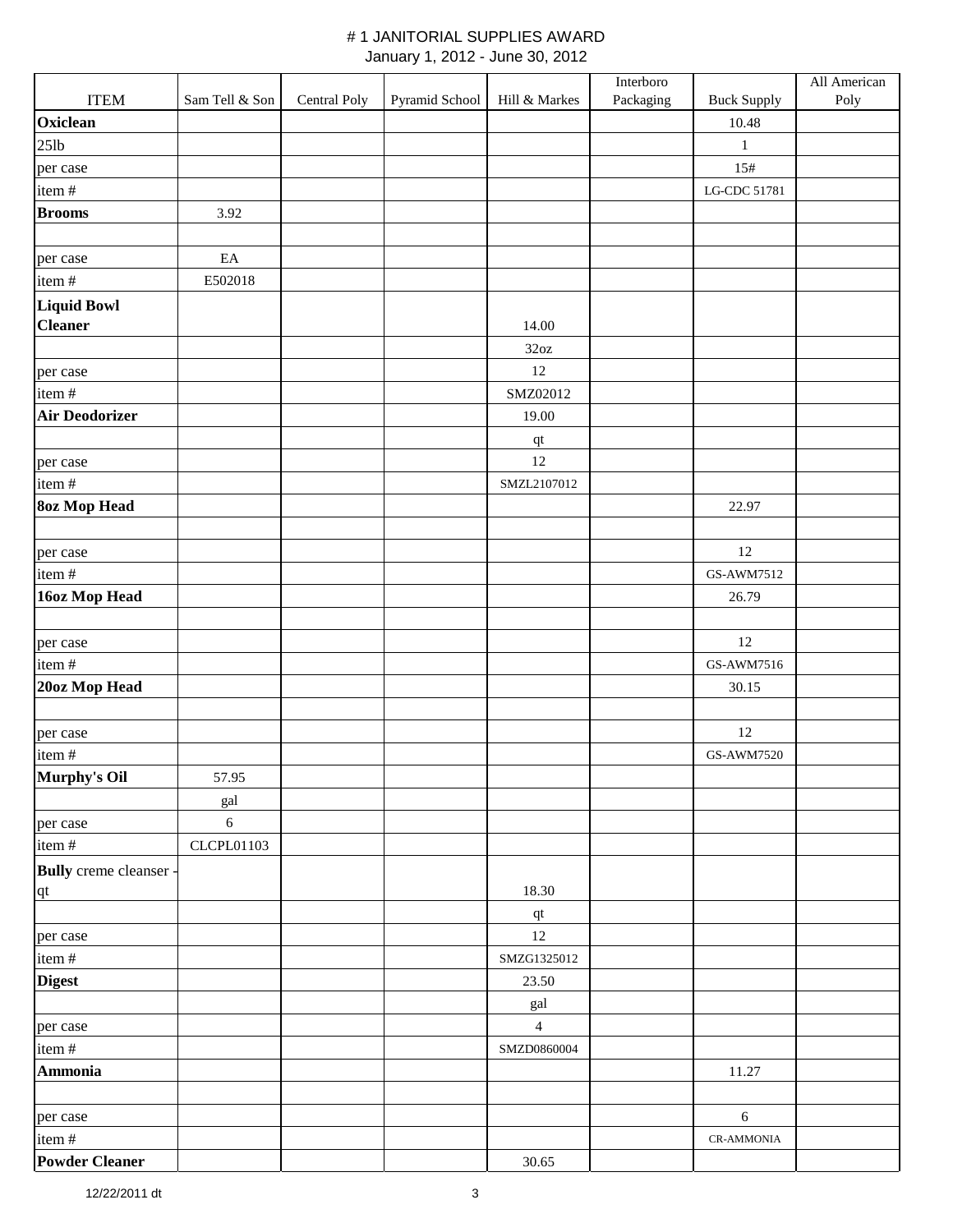|                                             |                |              |                   |               | Interboro |                    | All American |
|---------------------------------------------|----------------|--------------|-------------------|---------------|-----------|--------------------|--------------|
| <b>ITEM</b>                                 | Sam Tell & Son | Central Poly | Pyramid School    | Hill & Markes | Packaging | <b>Buck Supply</b> | Poly         |
|                                             |                |              |                   | 21oz Comet    |           |                    |              |
| per case                                    |                |              |                   | $24\,$        |           |                    |              |
| item#                                       |                |              |                   | PNG84838569   |           |                    |              |
| 32oz Spray Bottles                          |                |              |                   |               |           | .38                |              |
|                                             |                |              |                   |               |           |                    |              |
| per case                                    |                |              |                   |               |           |                    |              |
|                                             |                |              |                   |               |           | BSD-               |              |
| item#                                       |                |              |                   |               |           | 320ZSPRAYP         |              |
| <b>Trigger Sprayers</b>                     |                |              |                   | .35           |           |                    |              |
|                                             |                |              |                   |               |           |                    |              |
| per case                                    |                |              |                   |               |           |                    |              |
| item#                                       |                |              |                   | CON902BW9     |           |                    |              |
| 17" Black Stripping                         |                |              |                   |               |           |                    |              |
| <b>Pad for Buffing</b><br><b>Machine</b>    |                |              | 9.25              |               |           |                    |              |
|                                             |                |              |                   |               |           |                    |              |
| per case                                    |                |              | $\sqrt{5}$        |               |           |                    |              |
| item#                                       |                |              | Glit 20011        |               |           |                    |              |
|                                             |                |              |                   |               |           |                    |              |
| 17" Blue Scrubbing<br>Pad                   |                |              | 9.25              |               |           |                    |              |
|                                             |                |              |                   |               |           |                    |              |
| per case                                    |                |              | $\mathfrak{S}$    |               |           |                    |              |
| item#                                       |                |              | <b>Glit 20206</b> |               |           |                    |              |
|                                             |                |              |                   |               |           |                    |              |
| 17" White Buffing /<br><b>Polishing Pad</b> |                |              | 9.25              |               |           |                    |              |
|                                             |                |              |                   |               |           |                    |              |
| per case                                    |                |              | $\sqrt{5}$        |               |           |                    |              |
| item#                                       |                |              | Glit 14417        |               |           |                    |              |
|                                             |                |              |                   |               |           |                    |              |
| 19" Black Stripping<br>Pad                  |                |              | 10.99             |               |           |                    |              |
|                                             |                |              |                   |               |           |                    |              |
| per case                                    |                |              | 5                 |               |           |                    |              |
| item#                                       |                |              | <b>Glit 20013</b> |               |           |                    |              |
|                                             |                |              |                   |               |           |                    |              |
| 19" Blue Cleaner<br>Pad                     |                |              | 10.99             |               |           |                    |              |
|                                             |                |              |                   |               |           |                    |              |
| per case                                    |                |              | $\mathfrak s$     |               |           |                    |              |
| item#                                       |                |              | Glit 29774        |               |           |                    |              |
|                                             |                |              |                   |               |           |                    |              |
| 19" White Polishing<br>Pad                  |                |              | 10.99             |               |           |                    |              |
|                                             |                |              |                   |               |           |                    |              |
| per case                                    |                |              | $\sqrt{5}$        |               |           |                    |              |
| item#                                       |                |              | <b>Glit 20480</b> |               |           |                    |              |
|                                             |                |              |                   |               |           |                    |              |
| 19" Blue Scrubbing                          |                |              |                   |               |           |                    |              |
| Pad - High Speed                            |                |              | 10.99             |               |           |                    |              |
|                                             |                |              |                   |               |           |                    |              |
| per case                                    |                |              | $\mathfrak{S}$    |               |           |                    |              |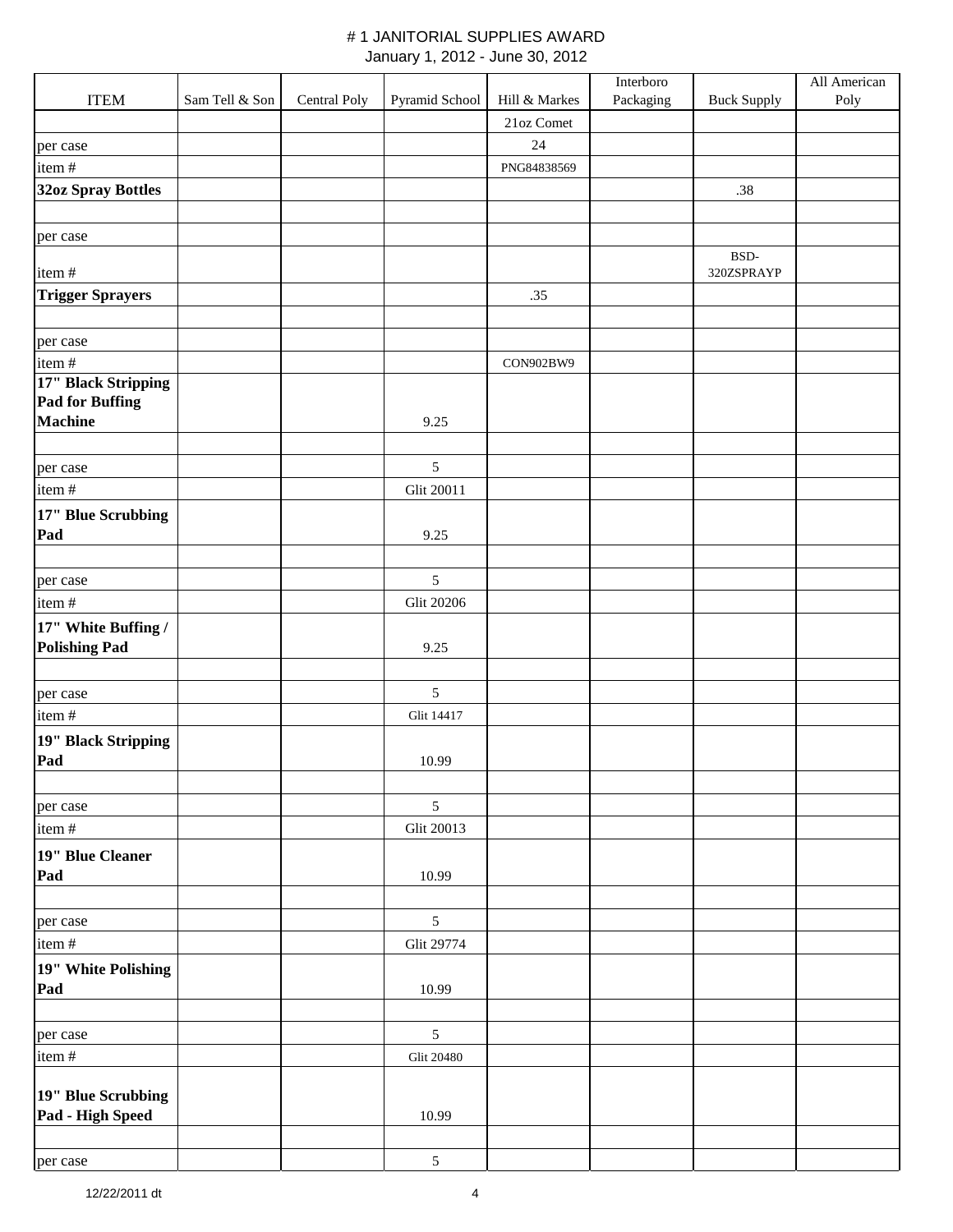|                                                      |                |              |                   |                   | Interboro |                    | All American |
|------------------------------------------------------|----------------|--------------|-------------------|-------------------|-----------|--------------------|--------------|
| <b>ITEM</b>                                          | Sam Tell & Son | Central Poly | Pyramid School    | Hill & Markes     | Packaging | <b>Buck Supply</b> | Poly         |
| item#                                                |                |              | Glit 29774        |                   |           |                    |              |
| 19" White Buffing /                                  |                |              |                   |                   |           |                    |              |
| <b>Polishing Pad - High</b><br><b>Speed</b>          |                |              | 16.99             |                   |           |                    |              |
|                                                      |                |              |                   |                   |           |                    |              |
| per case                                             |                |              | $\sqrt{5}$        |                   |           |                    |              |
| item#                                                |                |              | <b>Glit 20480</b> |                   |           |                    |              |
|                                                      |                |              |                   |                   |           |                    |              |
| 19" Red Buffing<br>Pad                               |                |              | 10.99             |                   |           |                    |              |
|                                                      |                |              |                   |                   |           |                    |              |
| per case                                             |                |              | $\sqrt{5}$        |                   |           |                    |              |
| item#                                                |                |              | <b>Glit 20052</b> |                   |           |                    |              |
| <b>Oil Based Stainless</b>                           |                |              |                   |                   |           |                    |              |
| <b>Steel Cleaner</b>                                 |                |              |                   | 21.75             |           |                    |              |
|                                                      |                |              |                   | $18\ \mathrm{oz}$ |           |                    |              |
| per case                                             |                |              |                   | 12                |           |                    |              |
|                                                      |                |              |                   |                   |           |                    |              |
| item#                                                |                |              |                   | CLRCS234          |           |                    |              |
| <b>Stainless Steel</b>                               |                |              |                   |                   |           |                    |              |
| <b>Cleaner</b>                                       |                |              |                   | 21.75             |           |                    |              |
|                                                      |                |              |                   | 18 oz             |           |                    |              |
| per case                                             |                |              |                   | 12                |           |                    |              |
| item#                                                |                |              |                   | CLRCS234          |           |                    |              |
| <b>Sm Vinyl Gloves</b>                               |                |              |                   | 25.50             |           |                    |              |
|                                                      |                |              |                   |                   |           |                    |              |
| per case                                             |                |              |                   | 10/100            |           |                    |              |
|                                                      |                |              |                   |                   |           |                    |              |
| item#                                                |                |              |                   | ISL102202         |           |                    |              |
| <b>Med Vinyl Gloves</b>                              |                |              |                   | 25.50             |           |                    |              |
|                                                      |                |              |                   |                   |           |                    |              |
| per case                                             |                |              |                   | 10/100            |           |                    |              |
|                                                      |                |              |                   |                   |           |                    |              |
| item#                                                |                |              |                   | ISL102204         |           |                    |              |
| <b>Lrg Vinyl Gloves</b>                              |                |              |                   | 25.50             |           |                    |              |
|                                                      |                |              |                   |                   |           |                    |              |
| per case                                             |                |              |                   | 10/100            |           |                    |              |
|                                                      |                |              |                   |                   |           |                    |              |
| item#                                                |                |              |                   | ISL102206         |           |                    |              |
| X Lrg Vinyl Gloves                                   |                |              |                   | 25.50             |           |                    |              |
|                                                      |                |              |                   |                   |           |                    |              |
| per case                                             |                |              |                   | 10/100            |           |                    |              |
|                                                      |                |              |                   |                   |           |                    |              |
| item#                                                |                |              |                   | ISL102208         |           |                    |              |
| <b>Small Powder-Free</b><br><b>Latex Exam Gloves</b> |                |              |                   |                   |           |                    |              |
|                                                      |                |              |                   |                   | 56.00     |                    |              |
|                                                      |                |              |                   |                   | 10/100    |                    |              |
| per case                                             |                |              |                   |                   |           |                    |              |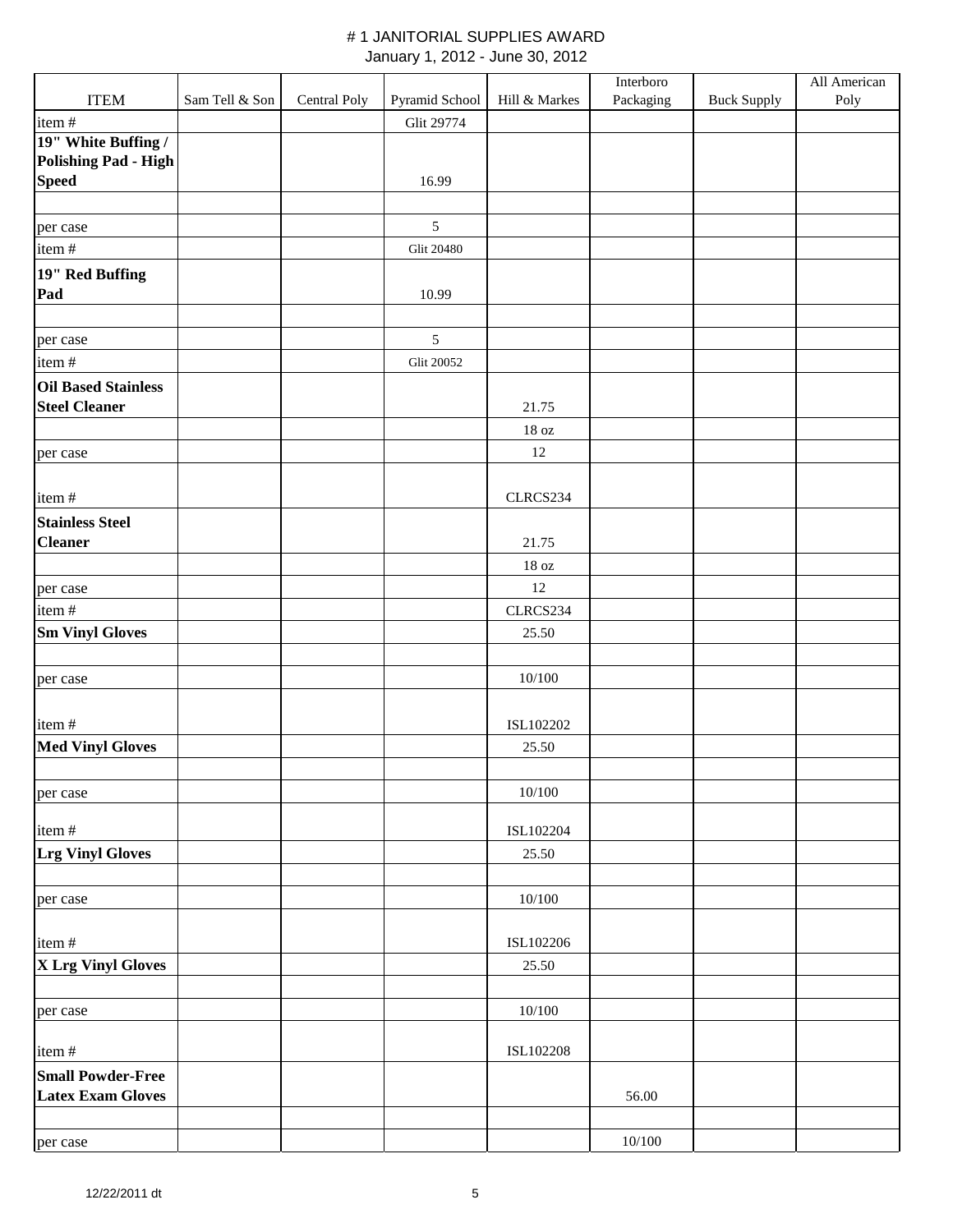|                                                 |                |              |                      |               | Interboro                 |                    | All American |
|-------------------------------------------------|----------------|--------------|----------------------|---------------|---------------------------|--------------------|--------------|
| <b>ITEM</b>                                     | Sam Tell & Son | Central Poly | Pyramid School       | Hill & Markes | Packaging                 | <b>Buck Supply</b> | Poly         |
|                                                 |                |              |                      |               | MedPride-sm-              |                    |              |
| item#                                           |                |              |                      |               | $LPFG-E$                  |                    |              |
| <b>Med Powder-Free</b>                          |                |              |                      |               |                           |                    |              |
| <b>Latex Exam Gloves</b>                        |                |              |                      |               | 56.00                     |                    |              |
|                                                 |                |              |                      |               |                           |                    |              |
| per case                                        |                |              |                      |               | 10/100                    |                    |              |
| item#                                           |                |              |                      |               | MedPride-med-<br>LPFG-E   |                    |              |
| <b>Lrg Powder-Free</b>                          |                |              |                      |               |                           |                    |              |
| <b>Latex Exam Gloves</b>                        |                |              |                      |               | 56.00                     |                    |              |
| per case                                        |                |              |                      |               | 10/100                    |                    |              |
| item#                                           |                |              |                      |               | MedPride-lrg-<br>$LPFG-E$ |                    |              |
| X-Lrg Powder-Free                               |                |              |                      |               |                           |                    |              |
| <b>Latex Exam Gloves</b>                        |                |              |                      |               | 56.00                     |                    |              |
|                                                 |                |              |                      |               | 10/100                    |                    |              |
| per case                                        |                |              |                      |               | MedPride-X-lrg-           |                    |              |
| item#                                           |                |              |                      |               | $LPFG-E$                  |                    |              |
| <b>Sm Powder-Free</b>                           |                |              |                      |               |                           |                    |              |
| <b>Nitrile Exam Gloves</b>                      |                |              |                      |               | 45.98                     |                    |              |
|                                                 |                |              |                      |               |                           |                    |              |
| per case                                        |                |              |                      |               | 10/100                    |                    |              |
|                                                 |                |              |                      |               | Microflex-sm-             |                    |              |
| item#                                           |                |              |                      |               | NPFG-E                    |                    |              |
| <b>Med Powder-Free</b>                          |                |              |                      |               |                           |                    |              |
| <b>Nitrile Exam Gloves</b>                      |                |              |                      |               |                           | 50.90              |              |
|                                                 |                |              |                      |               |                           |                    |              |
| per case                                        |                |              |                      |               |                           | 10                 |              |
| item#                                           |                |              |                      |               |                           | <b>SA-GNPR-MD</b>  |              |
| <b>Lrg Powder-Free</b>                          |                |              |                      |               |                           |                    |              |
| Nitrile Exam Gloves                             |                |              |                      |               |                           | 50.90              |              |
|                                                 |                |              |                      |               |                           |                    |              |
| per case                                        |                |              |                      |               |                           | 10                 |              |
| item#                                           |                |              |                      |               |                           | SA-GNPR-LG         |              |
| X-Lrg Powder-Free<br><b>Nitrile Exam Gloves</b> |                |              |                      |               |                           | 50.90              |              |
|                                                 |                |              |                      |               |                           |                    |              |
| per case                                        |                |              |                      |               |                           | $10\,$             |              |
| item#                                           |                |              |                      |               |                           | SA-GNPR-XL         |              |
| <b>Mop Handles</b>                              |                |              | 59.88                |               |                           | 7.39               |              |
|                                                 |                |              |                      |               |                           |                    |              |
| per case                                        |                |              | 12                   |               |                           | $\,1\,$            |              |
| item#                                           |                |              | ABCO $01204{\rm NB}$ |               |                           | GS-HWM1516-F       |              |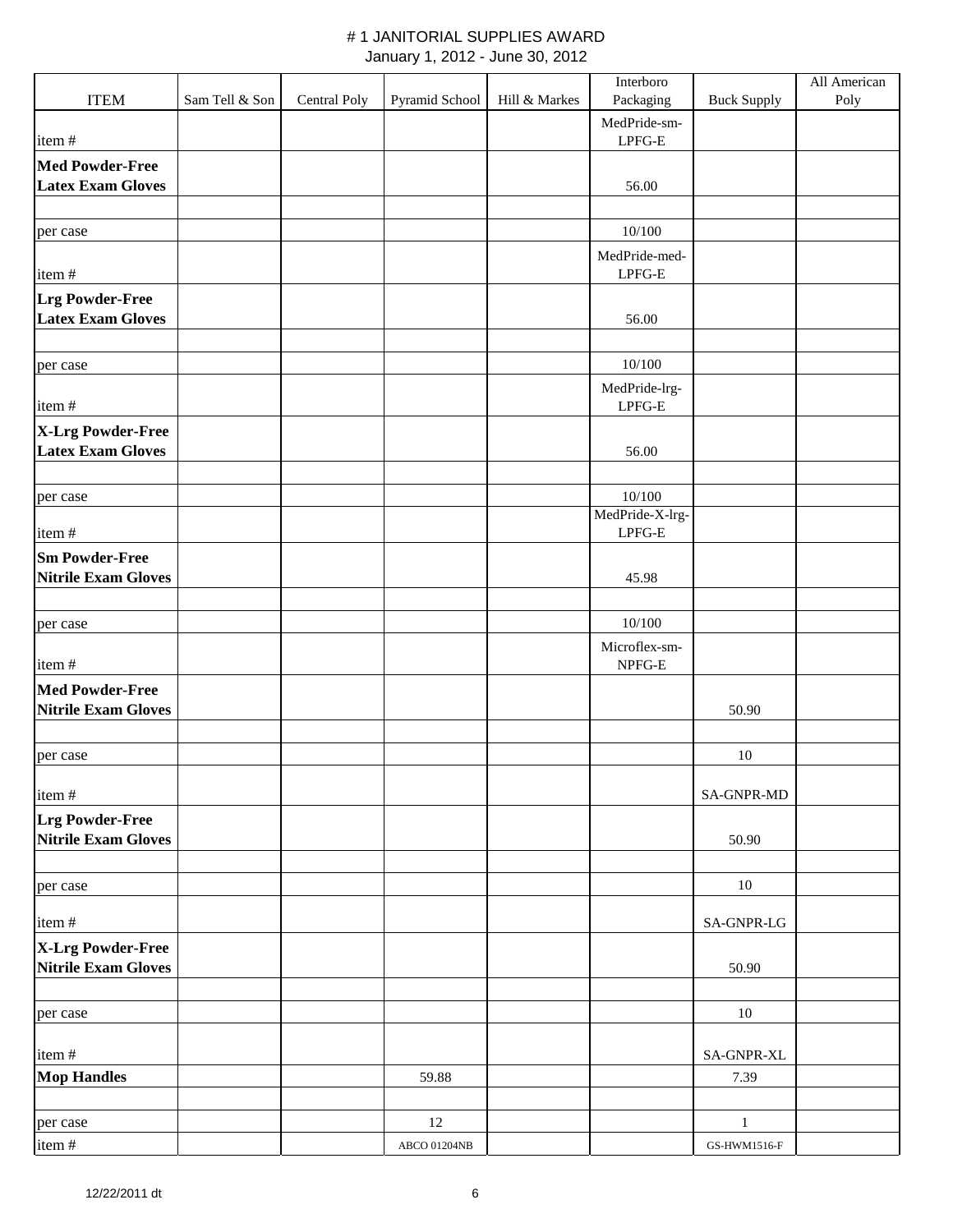|                            |                |              |                |                | Interboro |                    | All American |
|----------------------------|----------------|--------------|----------------|----------------|-----------|--------------------|--------------|
| <b>ITEM</b>                | Sam Tell & Son | Central Poly | Pyramid School | Hill & Markes  | Packaging | <b>Buck Supply</b> | Poly         |
| <b>Floor Wax</b>           |                |              |                | 37.50          |           |                    |              |
|                            |                |              |                |                |           |                    |              |
| per case                   |                |              |                | 5 gal          |           |                    |              |
| item#                      |                |              |                | SMZCS0740005   |           |                    |              |
| <b>Floor Stripper</b>      |                |              |                | 24.50          |           |                    |              |
|                            |                |              |                |                |           |                    |              |
| per case                   |                |              |                | 5 gal          |           |                    |              |
| item#                      |                |              |                | SMZR3025005    |           |                    |              |
| <b>Floor Finish</b>        |                |              |                | 34.00          |           |                    |              |
|                            |                |              |                |                |           |                    |              |
| per case                   |                |              |                | 5 gal          |           |                    |              |
| item#                      |                |              |                | SMZCS0750005   |           |                    |              |
| <b>Liquid Soap</b>         |                |              |                | 23.25          |           |                    |              |
|                            |                |              |                | gal            |           |                    |              |
| per case                   |                |              |                | 4              |           |                    |              |
| item#                      |                |              |                | SMZCS0215004   |           |                    |              |
| <b>Laundry Detergent</b>   |                |              |                | 21.25          |           |                    |              |
|                            |                |              |                | Simoniz        |           |                    |              |
| per case                   |                |              |                | 50#            |           |                    |              |
| item#                      |                |              |                | SMZC0597050    |           |                    |              |
| <b>Dish Detergent</b>      |                |              |                | 15.30          |           |                    |              |
|                            |                |              |                | gal            |           |                    |              |
| per case                   |                |              |                | $\overline{4}$ |           |                    |              |
| item#                      |                |              |                | SMZP2705004    |           |                    |              |
| <b>Cleaner / Degreaser</b> |                |              |                | 14.75          |           |                    |              |
| Simonize AP7               |                |              |                | gal            |           |                    |              |
| per case                   |                |              |                | $\overline{4}$ |           |                    |              |
| item#                      |                |              |                | SMZP2666004    |           |                    |              |
| <b>Cleaner / Degreaser</b> |                |              |                | 16.65          |           |                    |              |
| Simonize Strike            |                |              |                |                |           |                    |              |
| Force                      |                |              |                | $\bf qt$       |           |                    |              |
| per case                   |                |              |                | 12             |           |                    |              |
| item#                      |                |              |                | SMZC0595012    |           |                    |              |
| <b>GOJO</b> Liquid Hand    |                |              |                |                |           |                    |              |
| <b>Soap</b>                |                |              |                |                |           | 39.41              |              |
| 2L-2217                    |                |              |                |                |           |                    |              |
| per case                   |                |              |                |                |           | $\overline{4}$     |              |
| item#                      |                |              |                |                |           | GOJ 221704         |              |
| <b>Liquid Hand Soap</b>    |                |              |                | 17.00          |           |                    |              |
|                            |                |              |                | gal            |           |                    |              |
| per case                   |                |              |                | $\overline{4}$ |           |                    |              |
|                            |                |              |                |                |           |                    |              |
| item#                      |                |              |                | SMZCS025004    |           |                    |              |
| <b>Hand Sanitizers</b>     |                |              |                | 45.00          |           |                    |              |
| Purell 9656/9657           |                |              |                | 800ml          |           |                    |              |
| per case                   |                |              |                | $6\,$          |           |                    |              |
| item#                      |                |              |                | GJ965606       |           |                    |              |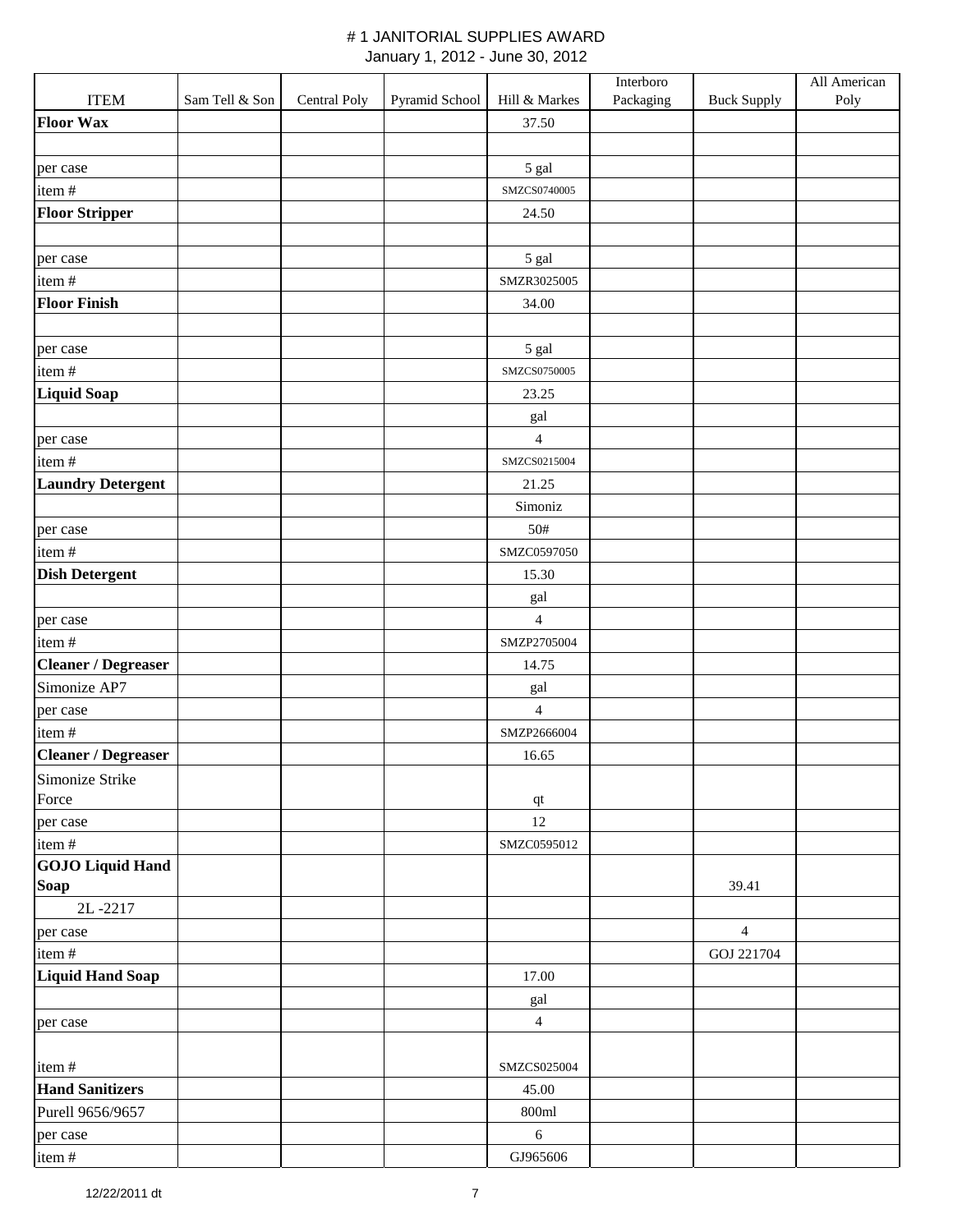|                            |                |              |                |                | Interboro |                    | All American |
|----------------------------|----------------|--------------|----------------|----------------|-----------|--------------------|--------------|
| <b>ITEM</b>                | Sam Tell & Son | Central Poly | Pyramid School | Hill & Markes  | Packaging | <b>Buck Supply</b> | Poly         |
| <b>Hand Sanitizers</b>     |                |              |                |                |           |                    |              |
| Foam                       |                |              |                | 50.00          |           |                    |              |
| 5392                       |                |              |                | $1.2$ ltr      |           |                    |              |
| per case                   |                |              |                | $\overline{2}$ |           |                    |              |
| item#                      |                |              |                | GJ539202       |           |                    |              |
| <b>Single Use Laundry</b>  |                |              |                |                |           |                    |              |
| Det                        |                |              |                | 30.00          |           |                    |              |
|                            |                |              |                | 2 oz           |           |                    |              |
| per case                   |                |              |                | 100            |           |                    |              |
| item#                      |                |              |                | DIV74061       |           |                    |              |
| <b>Prolux Vacuum</b>       |                |              |                |                |           |                    |              |
| <b>Bags</b>                |                |              |                | NO BID         |           |                    |              |
|                            |                |              |                |                |           |                    |              |
| <b>Mighty Mite Type</b>    |                |              |                |                |           |                    |              |
| <b>MM Vacuum Bags</b>      |                |              |                | $NO$ $BID$     |           |                    |              |
|                            |                |              |                |                |           |                    |              |
| <b>Sanitaire Vacuum</b>    |                |              |                |                |           |                    |              |
| Bags - UP 1 - 9100,        |                |              |                |                |           |                    |              |
| C4900                      |                |              |                | <b>NO BID</b>  |           |                    |              |
|                            |                |              |                |                |           |                    |              |
| <b>Sanitaire Vacuum</b>    |                |              |                |                |           |                    |              |
| <b>Bags - SD - P1/6600</b> |                |              |                | $NO$ $BID$     |           |                    |              |
| <b>Vacuum Cleaner</b>      |                |              |                |                |           |                    |              |
| <b>Scent Tabs - Style</b>  |                |              |                |                |           |                    |              |
| 515                        |                |              |                | NO BID         |           |                    |              |
|                            |                |              |                |                |           |                    |              |
| <b>Ecolab TriStar</b>      |                |              |                |                |           |                    |              |
| Flexylight                 |                |              |                | 115.32         |           |                    |              |
| #16326                     |                |              |                |                |           |                    |              |
| per case                   |                |              |                | 5 gal          |           |                    |              |
| item#                      |                |              |                | ECO16326       |           |                    |              |
| <b>Ecolab Neutral</b>      |                |              |                |                |           |                    |              |
| <b>Floor Cleaner</b>       |                |              |                | 44.65          |           |                    |              |
| #21013                     |                |              |                | 2 liter        |           |                    |              |
| per case                   |                |              |                | 2              |           |                    |              |
| item#                      |                |              |                | ECO21013       |           |                    |              |
| <b>Ecolab Heavy Duty</b>   |                |              |                |                |           |                    |              |
| <b>Bathroom Cleaner</b>    |                |              |                |                |           |                    |              |
| <b>Disinfectant</b>        |                |              |                | 67.47          |           |                    |              |
| #10158                     |                |              |                | 2 liter        |           |                    |              |
| per case                   |                |              |                | $\overline{2}$ |           |                    |              |
| item#                      |                |              |                | ECO10158       |           |                    |              |
| <b>Ecolab Orange</b>       |                |              |                |                |           |                    |              |
| Force                      |                |              |                | 67.20          |           |                    |              |
| #21038                     |                |              |                | 2 liter        |           |                    |              |
| per case                   |                |              |                | $\sqrt{2}$     |           |                    |              |
| item#                      |                |              |                | ECO21038       |           |                    |              |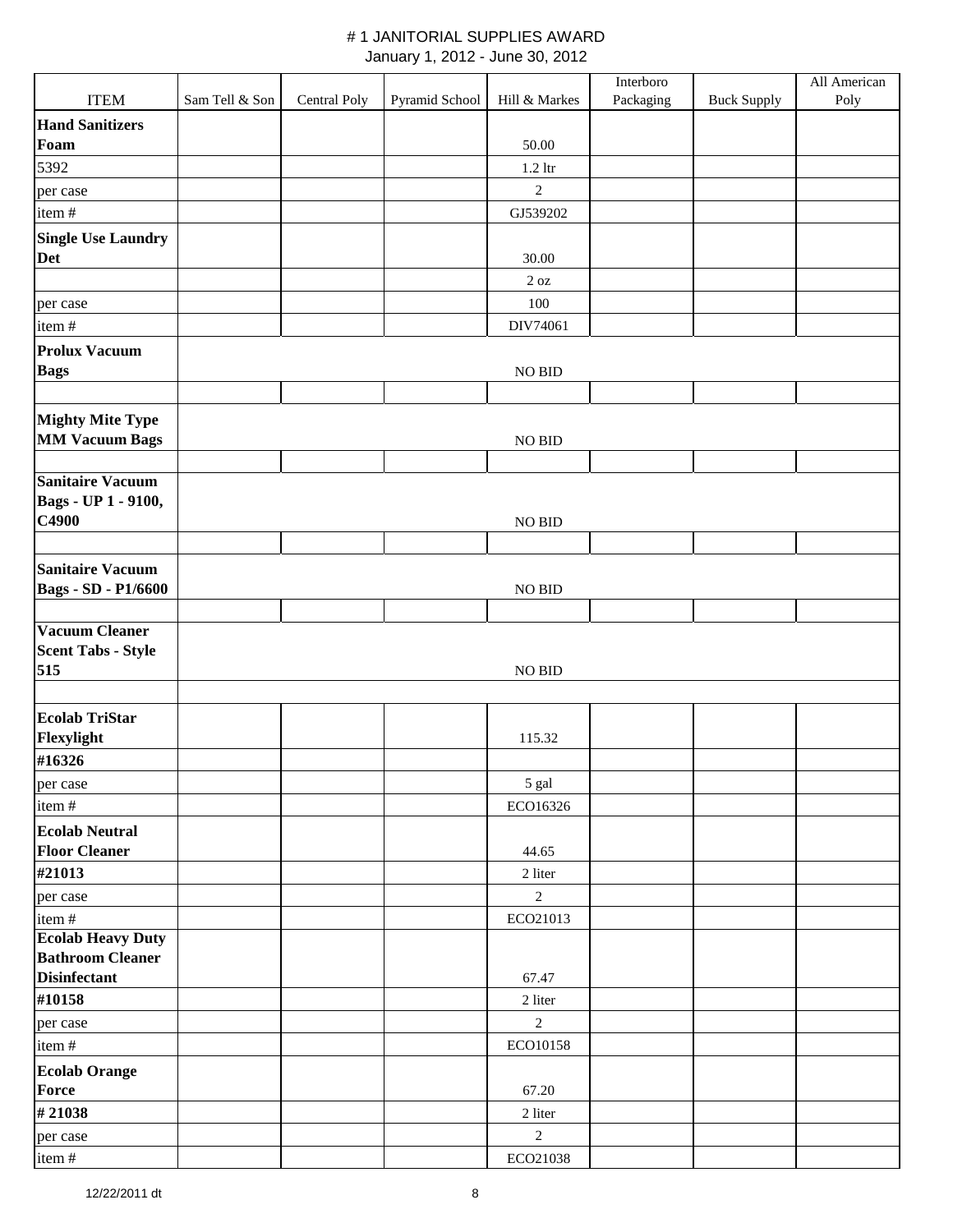|                                               |                |              |                |                | Interboro |                    | All American |
|-----------------------------------------------|----------------|--------------|----------------|----------------|-----------|--------------------|--------------|
| <b>ITEM</b>                                   | Sam Tell & Son | Central Poly | Pyramid School | Hill & Markes  | Packaging | <b>Buck Supply</b> | Poly         |
| <b>Ecolab Revitalize</b>                      |                |              |                |                |           |                    |              |
| <b>Perfusion Carpet</b>                       |                |              |                |                |           |                    |              |
| <b>Cleaner</b>                                |                |              |                | 76.38          |           |                    |              |
| #10379                                        |                |              |                | 2-3 weeks      |           |                    |              |
| per case                                      |                |              |                | $10#$          |           |                    |              |
| item#                                         |                |              |                | ECO10379       |           |                    |              |
| <b>Ecolab Solid Surge</b><br>Plus             |                |              |                | 158.39         |           |                    |              |
| #17905                                        |                |              |                | 9#             |           |                    |              |
| per case                                      |                |              |                | $\overline{4}$ |           |                    |              |
| item#                                         |                |              |                | ECO17905       |           |                    |              |
|                                               |                |              |                |                |           |                    |              |
| <b>Ecolab All Purpose</b><br><b>Cleaner</b>   |                |              |                | 115.80         |           |                    |              |
| #14205                                        |                |              |                |                |           |                    |              |
| per case                                      |                |              |                | $2 - 2$ liter  |           |                    |              |
| item#                                         |                |              |                | ECO14205       |           |                    |              |
| <b>Ecolab Solid</b><br><b>Navisoft</b>        |                |              |                | 98.12          |           |                    |              |
| #16001                                        |                |              |                | 6#             |           |                    |              |
|                                               |                |              |                | $\overline{2}$ |           |                    |              |
| per case<br>item#                             |                |              |                | ECO16001       |           |                    |              |
| <b>Ecolab Stain Away</b>                      |                |              |                | 75.99          |           |                    |              |
| #13649                                        |                |              |                | $4\#$          |           |                    |              |
|                                               |                |              |                |                |           |                    |              |
| per case                                      |                |              |                | $\sqrt{2}$     |           |                    |              |
| item#                                         |                |              |                | ECO13649       |           |                    |              |
| <b>Cleaning Rags</b>                          |                |              |                | <b>NO BID</b>  |           |                    |              |
| <b>Glass Cleaner</b>                          |                |              |                | 14.00          |           |                    |              |
|                                               |                |              |                |                |           |                    |              |
|                                               |                |              |                | $\bf qt$<br>12 |           |                    |              |
| per case<br>item#                             |                |              |                | SMZ08012       |           |                    |              |
|                                               |                |              |                |                |           |                    |              |
| <b>Antibacterial Foam</b><br>Soap w/Dispenser |                |              |                | 39.00          |           |                    |              |
| (dispenser)                                   |                |              |                | 1250ml         |           |                    |              |
| per case                                      |                |              |                | $\overline{3}$ |           |                    |              |
| item#                                         |                |              |                | GJE5162EXL     |           |                    |              |
| <b>MPC Flashback SB</b>                       |                |              |                |                |           |                    |              |
| Spray Buff or Equal                           |                |              |                | 77.00          |           |                    |              |
|                                               |                |              |                | gal            |           |                    |              |
| per case                                      |                |              |                | $\overline{4}$ |           |                    |              |
| item#                                         |                |              |                | JNJ4116        |           |                    |              |
| <b>MPC All-Surf All</b>                       |                |              |                |                |           |                    |              |
| Purpose Cleaner or                            |                |              |                |                |           |                    |              |
| Equal                                         |                |              |                | 15.75          |           |                    |              |
|                                               |                |              |                | gal            |           |                    |              |
| per case                                      |                |              |                | $\overline{4}$ |           |                    |              |
| item#                                         |                |              |                | SMZB0320004    |           |                    |              |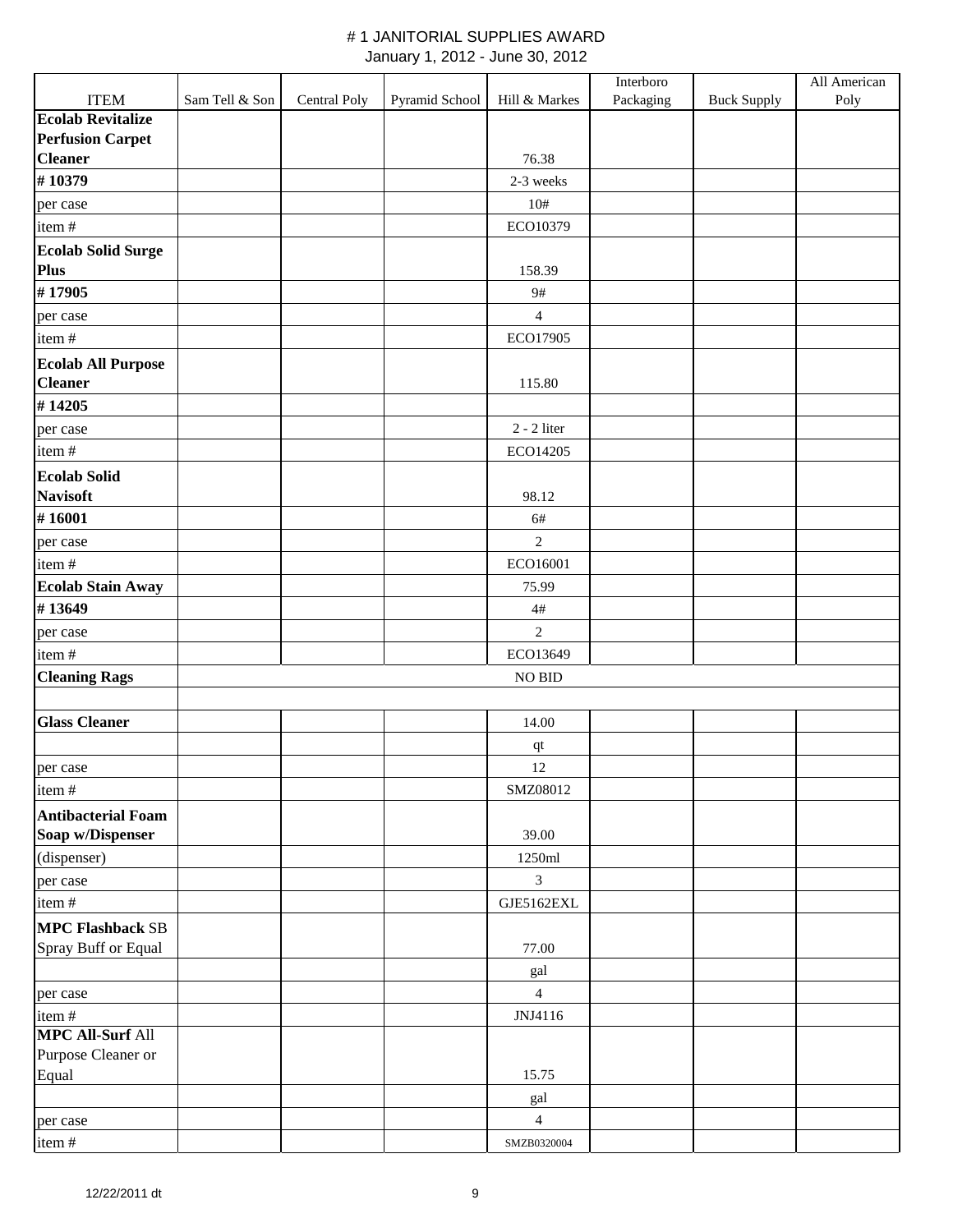|                           |                |              |                |                  | Interboro |                    | All American |
|---------------------------|----------------|--------------|----------------|------------------|-----------|--------------------|--------------|
| <b>ITEM</b>               | Sam Tell & Son | Central Poly | Pyramid School | Hill & Markes    | Packaging | <b>Buck Supply</b> | Poly         |
| <b>Simonize Freedom</b>   |                |              |                |                  |           |                    |              |
| Bowl Cleaner - 4 gal      |                |              |                |                  |           |                    |              |
| or equal                  |                |              |                | 17.00            |           |                    |              |
|                           |                |              |                | gal              |           |                    |              |
| per case                  |                |              |                | $\overline{4}$   |           |                    |              |
| item#                     |                |              |                | SMZP1235004      |           |                    |              |
| Magic Erasers (Mr.        |                |              |                |                  |           |                    |              |
| Clean) or equal           |                |              |                | 22.85            |           |                    |              |
|                           |                |              |                |                  |           |                    |              |
| per case                  |                |              |                | $6/4$ /cs        |           |                    |              |
| item#                     |                |              |                | PNG84964667      |           |                    |              |
| Orange Glo or equal       |                |              |                | NO BID           |           |                    |              |
|                           |                |              |                |                  |           |                    |              |
| <b>Enmotion Towels</b>    |                |              |                | 42.75            |           |                    |              |
| White                     |                |              |                | 800'             |           |                    |              |
| per case                  |                |              |                | 6                |           |                    |              |
| item#                     |                |              |                | GPF89460         |           |                    |              |
| <b>Enmotion Towels</b>    |                |              |                | 40.59            |           |                    |              |
| <b>Brown</b>              |                |              |                | 800'             |           |                    |              |
| per case                  |                |              |                | $\boldsymbol{6}$ |           |                    |              |
| item#                     |                |              |                | GPF89480         |           |                    |              |
| <b>Toilet Cleaner</b>     |                |              |                | 75.22            |           |                    |              |
| #ECO21029                 |                |              |                |                  |           |                    |              |
| per case                  |                |              |                | $2 - 2$ liter    |           |                    |              |
| item#                     |                |              |                | ECO21029         |           |                    |              |
| Oasis 63 -                |                |              |                |                  |           |                    |              |
| disinfectant              |                |              |                | 67.69            |           |                    |              |
| #ECO14206                 |                |              |                |                  |           |                    |              |
| per case                  |                |              |                | $2 - 2$ liter    |           |                    |              |
| item#                     |                |              |                | ECO14206         |           |                    |              |
| Oasis 41 - glass          |                |              |                |                  |           |                    |              |
| cleaner                   |                |              |                | 44.70            |           |                    |              |
| #ECO24156                 |                |              |                |                  |           |                    |              |
| per case                  |                |              |                | $2 - 2$ liter    |           |                    |              |
| item#                     |                |              |                | ECO24156         |           |                    |              |
| Oasis Pro 16              |                |              |                | 67.20            |           |                    |              |
| #ECO21038                 |                |              |                |                  |           |                    |              |
| per case                  |                |              |                | $2 - 2$ liter    |           |                    |              |
| item#                     |                |              |                | ECO21038         |           |                    |              |
| <b>MINIMUM</b>            |                |              |                |                  |           |                    |              |
| <b>ORDER</b><br><b>TO</b> |                |              | \$50           | \$250            | \$200     |                    |              |
| <b>AVOID</b>              |                |              |                |                  |           |                    |              |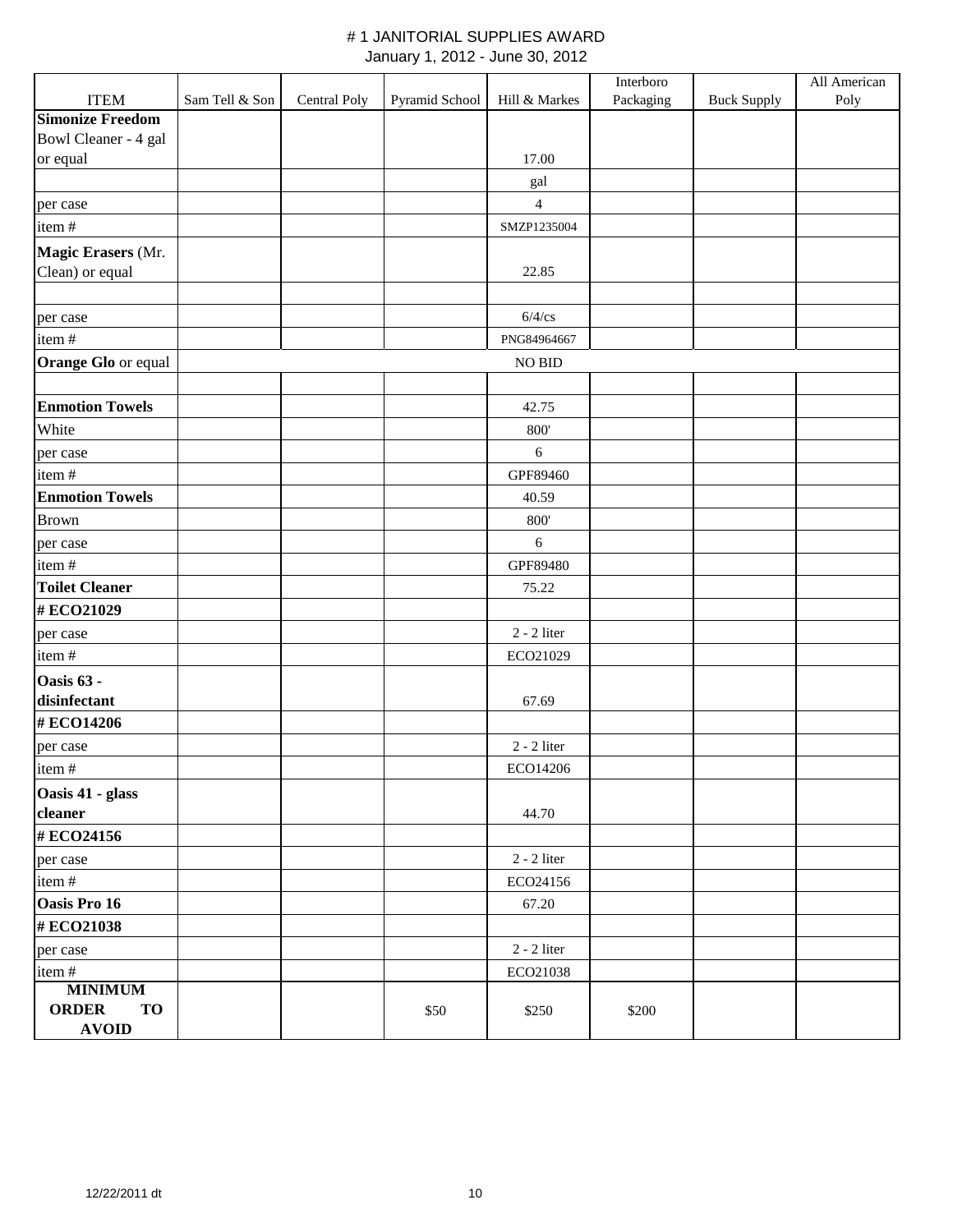#### # 2 NUTRITION SUPPLIES AWARD January 1, 2012 - June 30, 2012

|                           | \$200              |                   |              |                      | \$250         |
|---------------------------|--------------------|-------------------|--------------|----------------------|---------------|
| <b>ITEM</b>               | Interboro          | All American Poly | Central Poly | <b>Buck Supply</b>   | Hill & Markes |
| <b>Aluminum Foil</b>      |                    |                   |              |                      | 14.85         |
|                           |                    |                   |              |                      |               |
| per case                  |                    |                   |              |                      |               |
| item#                     |                    |                   |              |                      | <b>WES294</b> |
| <b>Apron Plastic</b>      |                    |                   |              | 32.88                |               |
|                           |                    |                   |              |                      |               |
| per case                  |                    |                   |              | 10/100               |               |
| item#                     |                    |                   |              | SA-DAP1.25           |               |
| <b>Bags: 10# Elephant</b> |                    |                   |              |                      | 34.95         |
| per case                  |                    |                   |              |                      | 1,000         |
| item#                     |                    |                   |              |                      | DUO80042      |
| <b>Bags: 10# Brown</b>    |                    |                   |              | 11.04                |               |
|                           |                    |                   |              |                      |               |
| per case                  |                    |                   |              | 500                  |               |
|                           |                    |                   |              |                      |               |
| item#                     |                    |                   |              | BSD-10LB-REG         |               |
| Bags: 6# White - waxed    |                    |                   |              |                      | 44.00         |
|                           |                    |                   |              |                      |               |
| per case                  |                    |                   |              |                      | 1,000         |
| item#                     |                    |                   |              |                      | PPC300296     |
| <b>Bags: 6# White</b>     |                    |                   |              | 11.63                |               |
|                           |                    |                   |              |                      |               |
| per case                  |                    |                   |              | 500                  |               |
|                           |                    |                   |              |                      |               |
| item#                     |                    |                   |              | <b>BSD-6LB-WHITE</b> |               |
| <b>Bags: 6# Brown</b>     |                    |                   |              |                      | 35.00         |
|                           |                    |                   |              |                      | 4/500         |
| per case                  |                    |                   |              |                      |               |
| item#                     |                    |                   |              |                      | DUO80010      |
|                           |                    |                   |              |                      |               |
| <b>Garbage Bags:</b>      | 6.98 / 6.24 / 5.32 |                   |              | 26.17                |               |
| 23x10x39                  |                    |                   |              |                      |               |
| per case                  | 250                |                   |              | 500                  |               |
|                           | INT-3340-Hvy / H   |                   |              |                      |               |
| item#                     | / Heavy            |                   |              | HR334013N            |               |
| <b>Poly Bags</b>          | 10.24 / 9.82       |                   |              |                      | 16.45         |
| 6x3x15                    |                    |                   |              |                      |               |
| per case                  | 1,000              |                   |              |                      | 1,000         |
|                           | INT-6315-Hvy /     |                   |              |                      |               |
| item#                     | INT-1015-Heavy     |                   |              |                      | FOR110NP      |
| <b>Poly Bags</b>          | 8.98               | 14.08             | 21.50        |                      |               |
| 10x18x24                  |                    |                   |              |                      |               |
| per case                  | 250                | 350               | 500          |                      |               |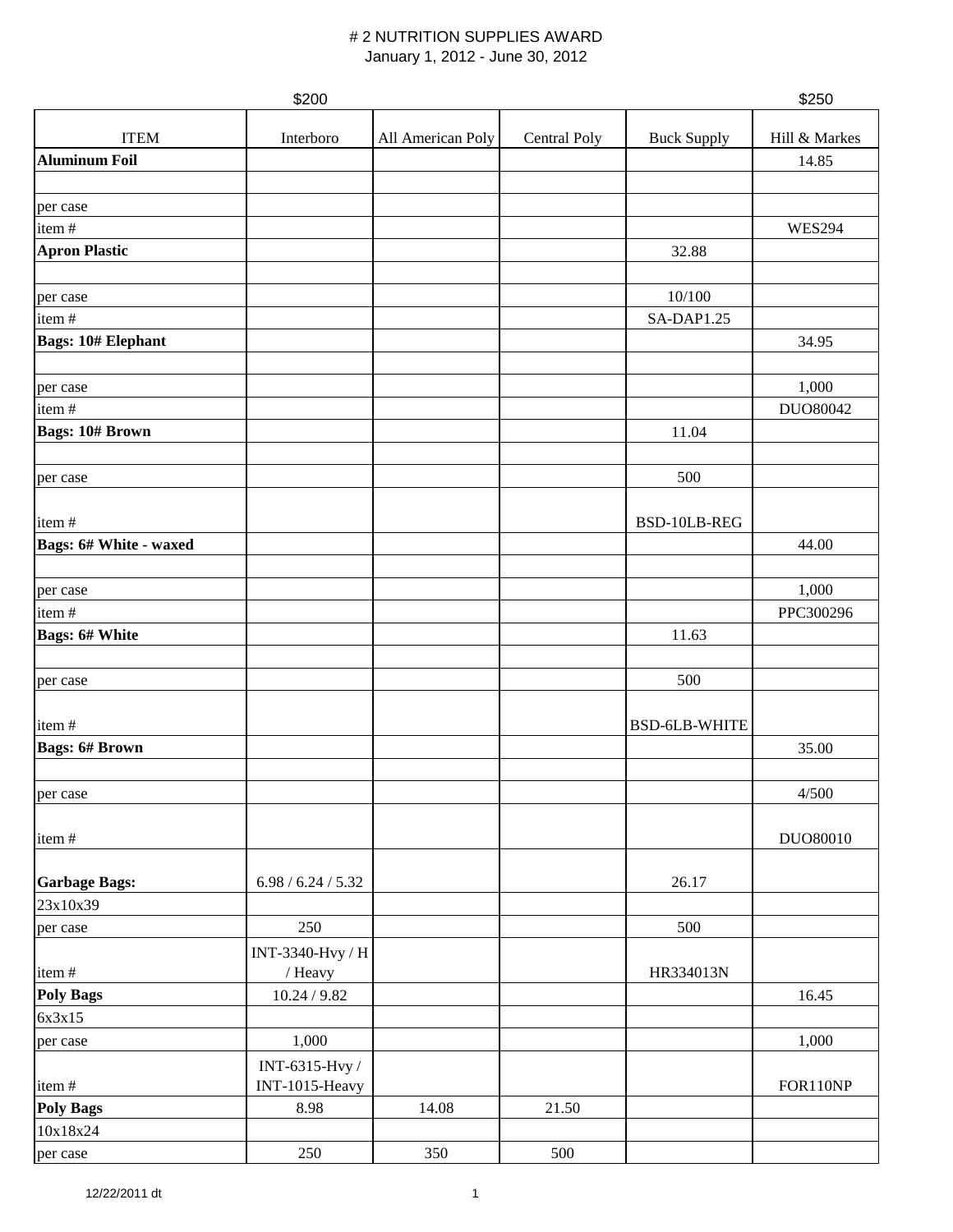#### # 2 NUTRITION SUPPLIES AWARD January 1, 2012 - June 30, 2012

| item#                         | <b>INT-1824-H</b> | AAP1618 | CP101824 |                 |           |
|-------------------------------|-------------------|---------|----------|-----------------|-----------|
| Sandwich Bags: #130 wax       |                   |         |          |                 | 64.00     |
|                               |                   |         |          |                 |           |
| per case                      |                   |         |          |                 | 6/1,000   |
|                               |                   |         |          |                 |           |
| item#                         |                   |         |          |                 | PPC300404 |
| <b>Sandwich Bags: plastic</b> | 10.72             |         |          | 11.91           |           |
|                               |                   |         |          |                 |           |
| per case                      | 2,000             |         |          | 2,000           |           |
|                               |                   |         |          |                 |           |
| item#                         | Sterling-675675   |         |          | EL-DP5555       |           |
| <b>Banquet Paper</b>          |                   |         |          |                 | 15.95     |
| per case                      |                   |         |          |                 | 40x300    |
| item#                         |                   |         |          |                 | HOF260045 |
| 5 oz Bowls                    |                   |         |          | 12.47           |           |
|                               |                   |         |          |                 |           |
| per case                      |                   |         |          | 1,000           |           |
| item#                         |                   |         |          | DC-5BWWC        |           |
| 12 oz Bowls                   |                   |         |          | 13.11           |           |
|                               |                   |         |          |                 |           |
| per case                      |                   |         |          | 1,000           |           |
| item#                         |                   |         |          | DC-12BWWC       |           |
| Cup - Foam - squat - 4 oz     |                   |         |          |                 | 16.10     |
|                               |                   |         |          |                 |           |
| per case                      |                   |         |          |                 | 1,000     |
| item#                         |                   |         |          |                 | DRT4J6    |
| Lid for above                 |                   |         |          |                 | 9.10      |
|                               |                   |         |          |                 |           |
| per case                      |                   |         |          |                 | 1,000     |
| item#                         |                   |         |          | $DC-6JL$        | DRT6JL    |
| Cup - Foam - squat - 8 oz     |                   |         |          | 27.27           |           |
|                               |                   |         |          |                 |           |
| per case                      |                   |         |          | 1,000           |           |
| item#                         |                   |         |          | <b>DC-8SJ20</b> |           |
| Lid for above                 |                   |         |          | 13.73           |           |
|                               |                   |         |          |                 |           |
| per case                      |                   |         |          | 1,000           |           |
| item#                         |                   |         |          | $DC-20JL$       |           |
| Cup: Hot/Cold, 8 oz           |                   |         |          | 14.84           |           |
| DC8J                          |                   |         |          |                 |           |
| per case                      |                   |         |          | 1,000           |           |
| item#                         |                   |         |          | $DC-8J8$        |           |
| Lid for above: Hot/Cold, 8 oz |                   |         |          | 8.82            |           |
|                               |                   |         |          | 1,000           |           |
| per case<br>item#             |                   |         |          | $DC-8JL$        |           |
|                               |                   |         |          |                 |           |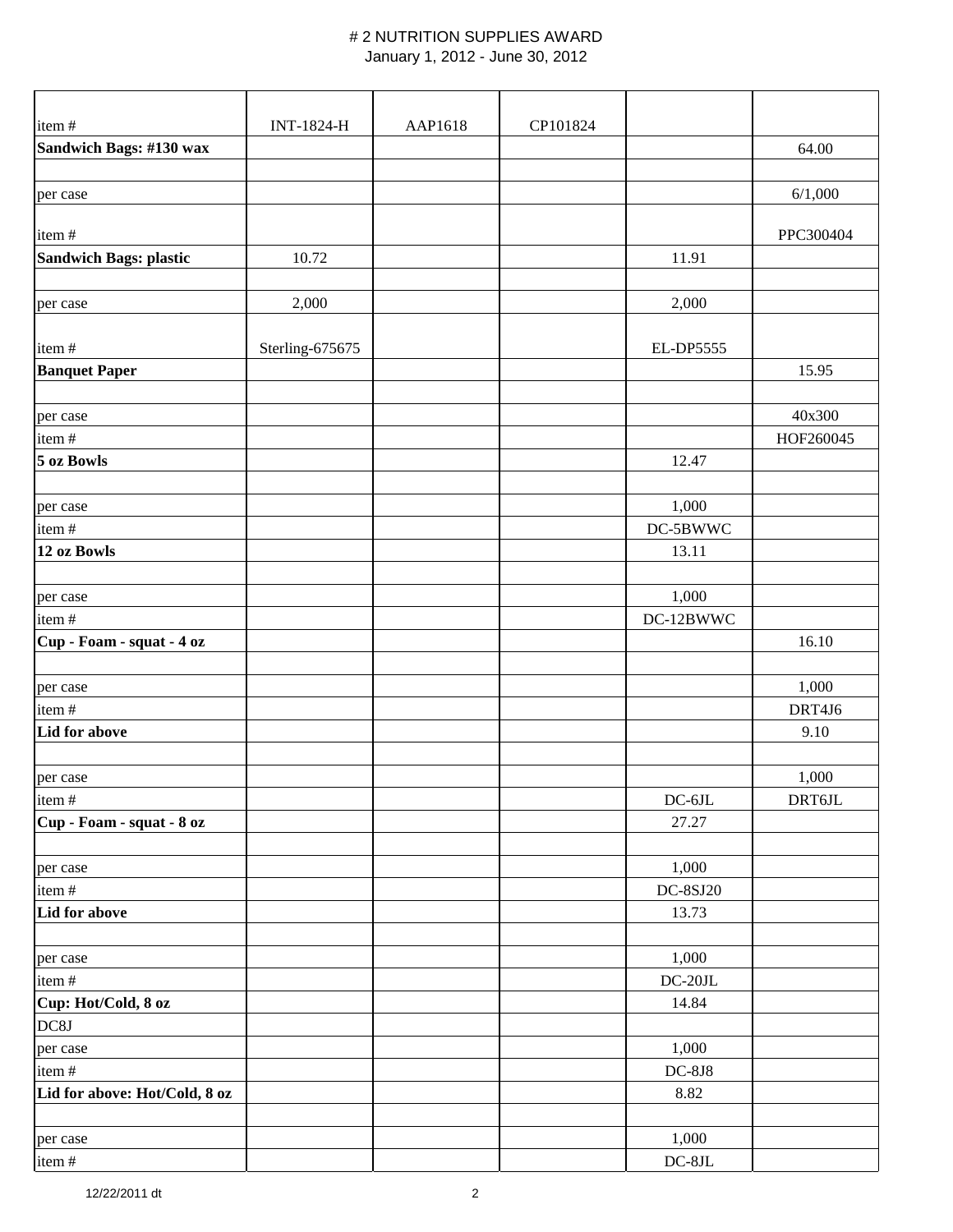### # 2 NUTRITION SUPPLIES AWARD

January 1, 2012 - June 30, 2012

| Deli Container - clear w/lid -<br>12 oz - rectangular |  |                   | 23.50            |
|-------------------------------------------------------|--|-------------------|------------------|
| per case                                              |  |                   | 200              |
| item#                                                 |  |                   | GENAD12          |
| Dinex 8 oz disposible lids for 8<br>oz Turnbury mugs  |  |                   | 34.00            |
| per case                                              |  |                   | 1,000            |
| item#                                                 |  |                   | DIN30008775      |
| Film - 18" x 500'                                     |  |                   | 11.55            |
|                                                       |  |                   |                  |
| per case                                              |  |                   |                  |
| item#                                                 |  |                   | <b>WES182</b>    |
| Gloves - latex - medium - for<br>food handling        |  | 32.30             |                  |
| for food handling                                     |  |                   |                  |
| per case                                              |  | 1,000             |                  |
| item#                                                 |  | H <sub>4</sub> BE |                  |
| Gloves - latex - large - for food<br>handling         |  | 33.22             |                  |
| for food handling                                     |  |                   |                  |
| per case                                              |  | 1,000             |                  |
| item#                                                 |  | H <sub>4</sub> BE |                  |
| Gloves - plastic - for food                           |  |                   |                  |
| handling                                              |  | 31.45             |                  |
| for food handling                                     |  |                   |                  |
| per case                                              |  | 1,000             |                  |
| item#                                                 |  | H <sub>4</sub> BE |                  |
| <b>Hair Nets</b>                                      |  | 53.00             |                  |
|                                                       |  |                   |                  |
| per case                                              |  | 1,000             |                  |
| item#                                                 |  | HN24B             |                  |
| Napkins - 1 ply                                       |  |                   | 23.75            |
|                                                       |  |                   |                  |
| per case                                              |  |                   | 6,000            |
| item#                                                 |  |                   | <b>MOR1250MS</b> |
| Plates - paper - 6"                                   |  |                   | 8.50             |
|                                                       |  |                   |                  |
| per case                                              |  |                   | 1,000            |
| item#                                                 |  |                   | WIN6100          |
| Plates - styrofoam - 9"                               |  |                   | 12.05            |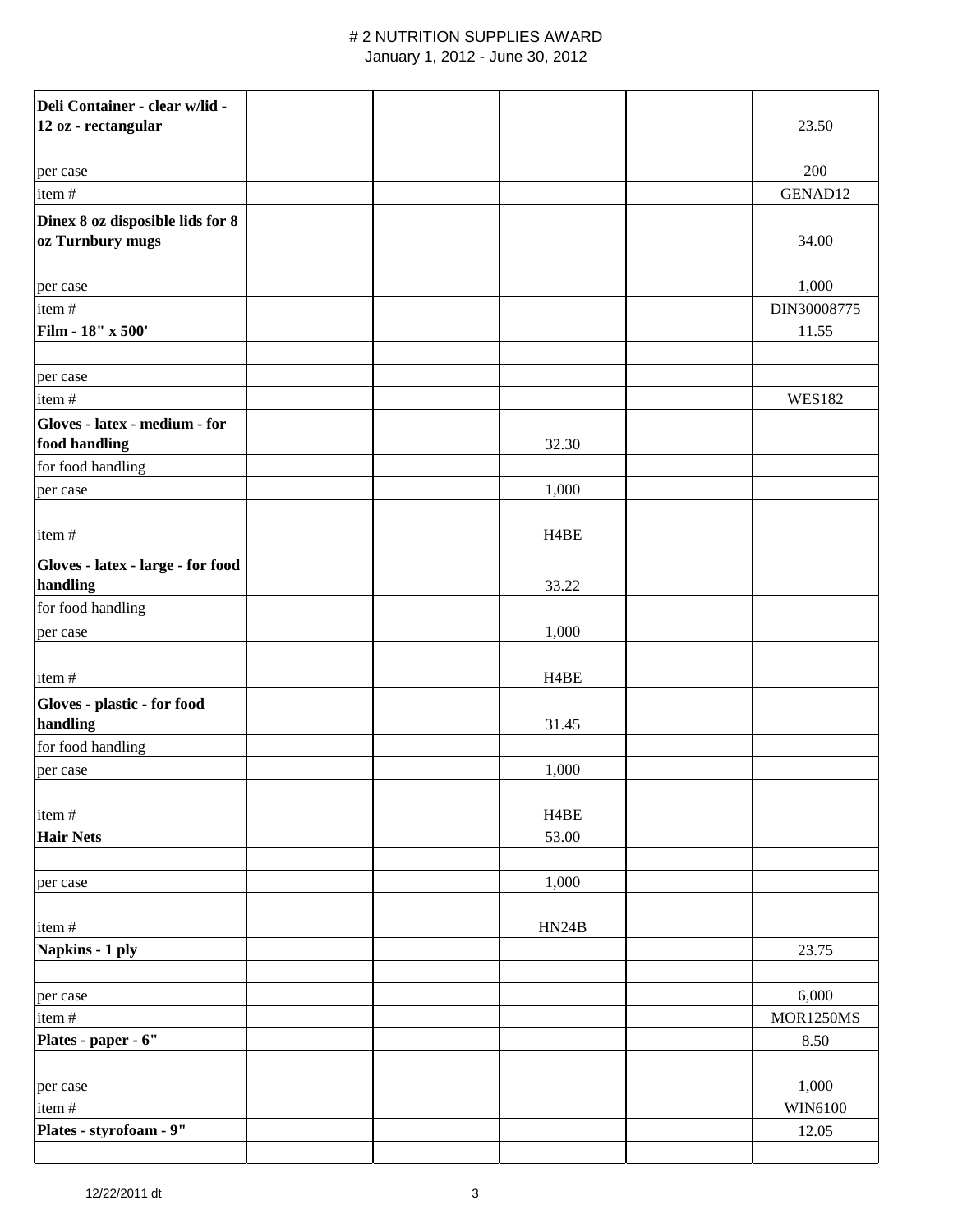# # 2 NUTRITION SUPPLIES AWARD

| January 1, 2012 - June 30, 2012 |
|---------------------------------|
|                                 |

| per case                     |  |        |                   | 500             |
|------------------------------|--|--------|-------------------|-----------------|
| item#                        |  |        |                   | <b>GEN80900</b> |
|                              |  |        |                   |                 |
| Plates - styrofoam - 10.25"  |  |        |                   | 21.85           |
|                              |  |        |                   |                 |
| per case                     |  |        |                   | 500             |
| item#                        |  |        |                   | <b>GEN81000</b> |
| Sacks 1/6                    |  |        | 29.90             |                 |
|                              |  |        |                   |                 |
| per case                     |  |        | 500               |                 |
| item#                        |  |        | BSD-1/6 57        |                 |
| Tray - aluminum - 3          |  |        |                   |                 |
| compartment HDM              |  |        | 34.10             |                 |
|                              |  |        |                   |                 |
| per case                     |  |        | 250               |                 |
| item#                        |  |        | PP73930CP         |                 |
| Powder Cleanser - qt         |  |        |                   | 18.35           |
|                              |  |        |                   | 21 oz           |
| per case                     |  |        |                   | 24              |
| item#                        |  |        |                   | CAL752088       |
| All-Purpose Liquid Cleaner - |  |        |                   |                 |
| gal                          |  |        |                   | 15.00           |
|                              |  |        |                   |                 |
| per case                     |  |        |                   | 4 gal           |
| item#                        |  |        |                   | SMZB032004      |
| Bleach - gal                 |  |        | 10.29             |                 |
|                              |  |        |                   |                 |
| per case                     |  |        | 6                 |                 |
|                              |  |        |                   |                 |
| item#                        |  |        | CR-BLEACH-6       |                 |
| Cream Cleanser - qt          |  |        |                   | 18.20           |
|                              |  |        |                   |                 |
|                              |  |        |                   | 12              |
| per case<br>item#            |  |        |                   | SMZG1325012     |
| <b>Excaliber Sanitizer</b>   |  | NO BID |                   |                 |
|                              |  |        |                   |                 |
| Flash Dri (5 gal pail)       |  |        |                   | 38.50           |
|                              |  |        |                   |                 |
|                              |  |        |                   | 5 gal           |
| per case<br>item#            |  |        |                   | SMZC0710005     |
| <b>Liquid Laundry Soap</b>   |  |        |                   | 17.20           |
|                              |  |        |                   |                 |
|                              |  |        |                   |                 |
| per case                     |  |        |                   | 4 gal           |
| item#                        |  |        |                   | SMZW420004      |
| <b>White Paper Towel</b>     |  |        | 17.70             |                 |
| 2 ply / 85 sht               |  |        | 85                |                 |
| per case                     |  |        | $30\,$            |                 |
| item#                        |  |        | <b>SOFKTGREEN</b> |                 |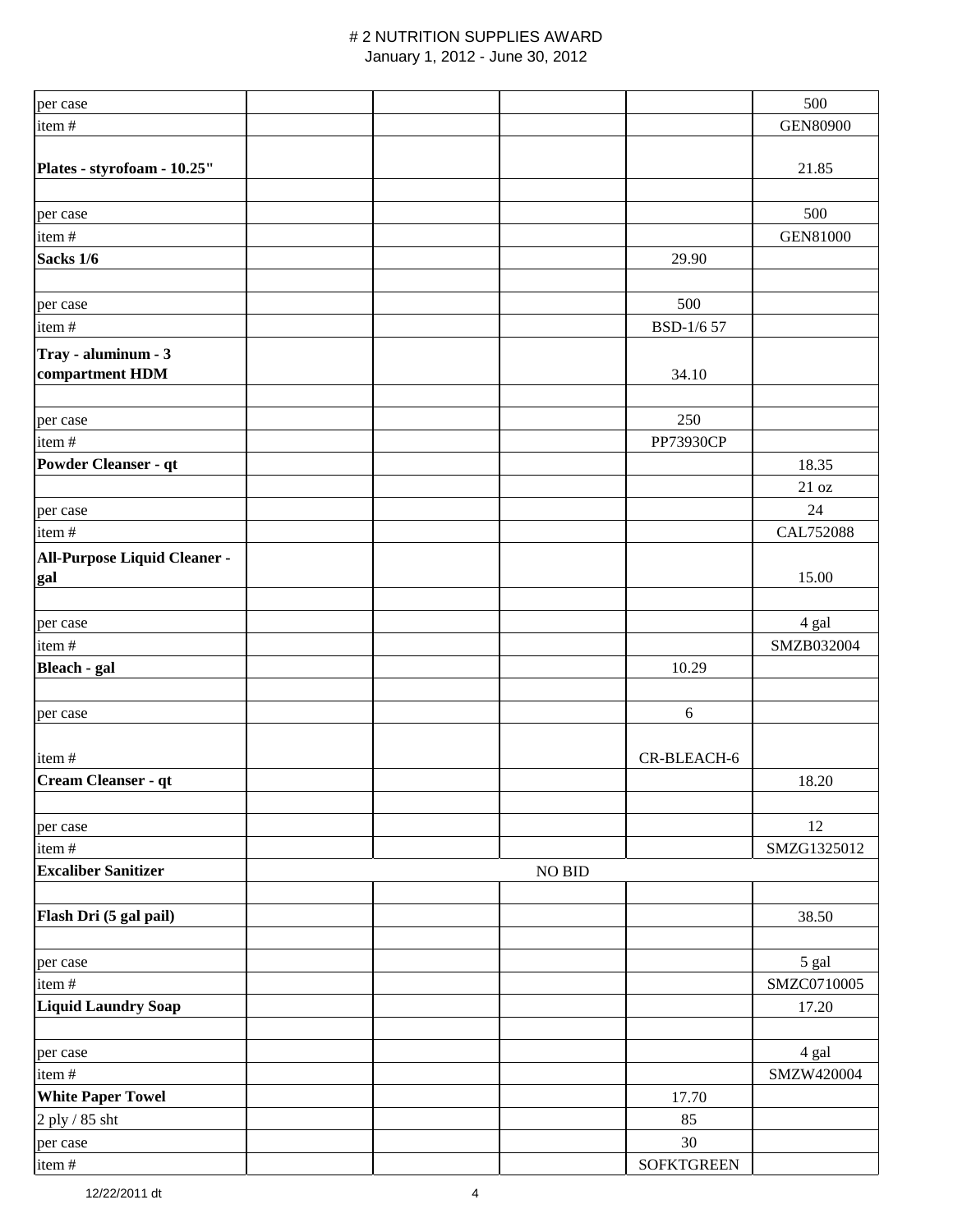## # 2 NUTRITION SUPPLIES AWARD

January 1, 2012 - June 30, 2012

| Reusable 3 comp tray            |  |             | 209.00         |
|---------------------------------|--|-------------|----------------|
|                                 |  |             |                |
| per case                        |  |             | 600            |
| item#                           |  |             | OLV51451       |
| <b>Scotch Brite Pads</b>        |  |             | 13.85          |
|                                 |  |             |                |
| per case                        |  |             | 60             |
| item#                           |  |             | GLT96A         |
| Wypalls x 60                    |  | 53.09       |                |
|                                 |  |             |                |
| 2 ply / 85 sht                  |  |             |                |
| per case                        |  | 1260        |                |
| item#                           |  | LG-KCC34790 |                |
| <b>Blue Tough Towel</b>         |  |             | 58.00          |
| 13 x 24                         |  |             |                |
| per case                        |  |             | 150            |
| item#                           |  |             | CHX03120011    |
| <b>Brown Paper Towels</b>       |  | 49.37       |                |
|                                 |  |             |                |
| per case                        |  | 12          |                |
| item#                           |  | GP-92001    |                |
| <b>Paper Place Mats (white)</b> |  |             | 15.75          |
|                                 |  |             |                |
| per case                        |  |             | 1,000          |
| item#                           |  |             | <b>SNF150</b>  |
| Paper Place Mats (green)        |  |             | 15.75          |
|                                 |  |             |                |
| per case                        |  |             | 1,000          |
| item#                           |  |             | SNF6025        |
| <b>Paper Place Mats (red)</b>   |  |             | 15.75          |
|                                 |  |             |                |
| per case                        |  |             | 1,000          |
| item#                           |  |             | SNF6005        |
| <b>Heavy Duty Floor Cleaner</b> |  |             |                |
| (liquid)                        |  |             | 15.75          |
|                                 |  |             | gal            |
| per case                        |  |             | $\overline{4}$ |
| item#                           |  |             | SMZB0320004    |
| <b>Speedball Cleaner</b>        |  |             | 16.65          |
|                                 |  |             | $q$ t          |
| per case                        |  |             | 12             |
| item#                           |  |             | SMZC0595012    |
| <b>Dishwasher Detergent</b>     |  |             | 43.00          |
| Cascade or Equivalent           |  |             | 85 oz          |
|                                 |  |             | $\sqrt{6}$     |
| per case<br>item#               |  |             | PNG84959168    |
| Oasis 115 xp                    |  |             | 61.70          |
|                                 |  |             |                |
|                                 |  |             |                |
| per case                        |  |             | $2.5$ gal      |